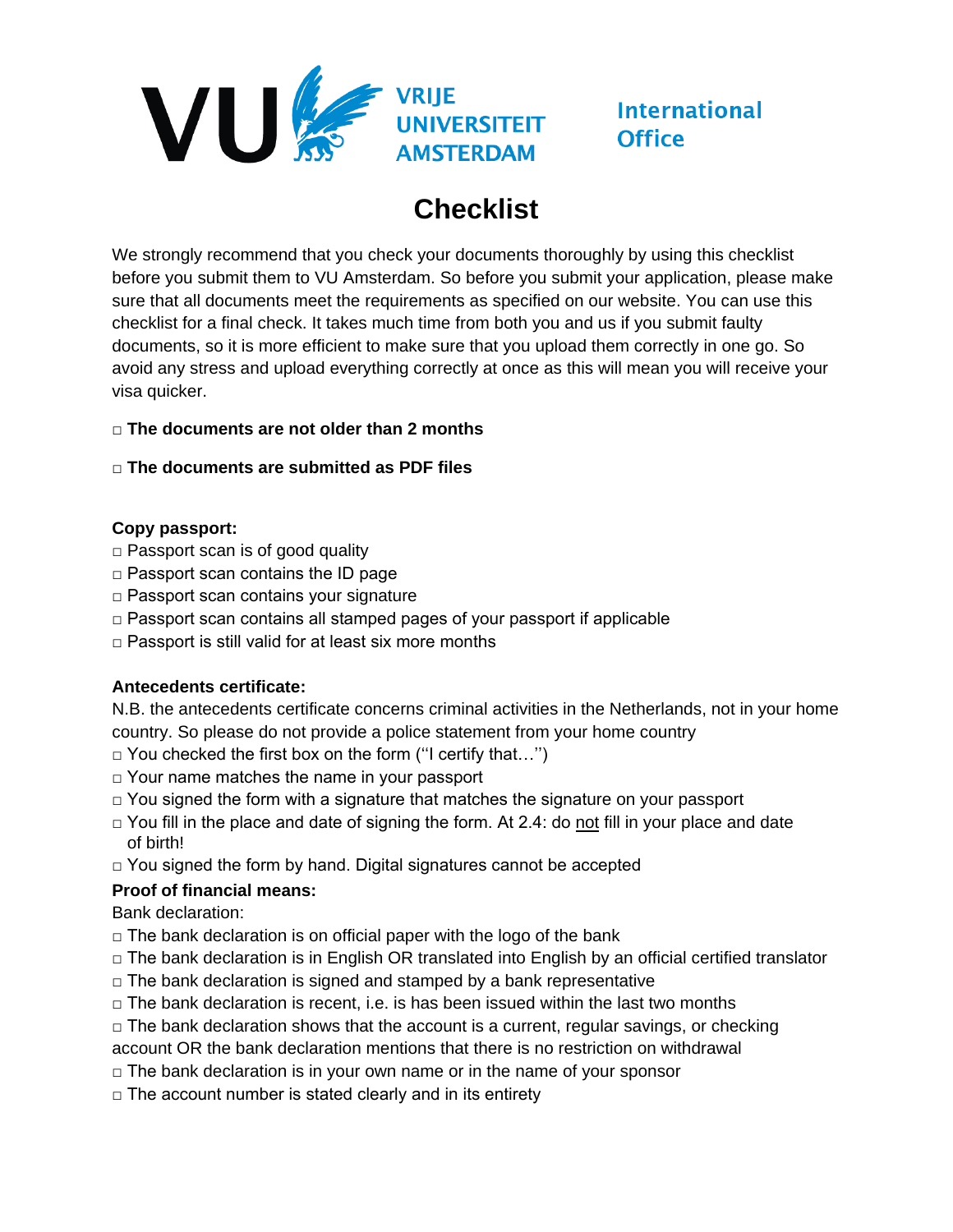

### **International Office**

□ The bank declaration contains specific contact details of the bank representative: address, email and phone number (or a business card with contact details)

 $\Box$  The currency must be stated

 $\Box$  The account balance must be clear and must meet the minimum requirement (tuition fees + living expenses)

Financial Statement:

□ You downloaded the most recent version from our website vu.nl/visa

 $\Box$  When you are a Bachelor's, Master's, or Pre-Master's student then please make sure that your sponsor declares to sponsor you for both tuition fees and living expenses (if sponsorship is the only option you use for the proof of financial means)

□ The living expenses are listed as at least  $€1000$  per month

 $\Box$  The dates of sponsorship meet the dates of the academic year/academic semester in which you are enrolled

Loan award letter:

 $\Box$  The loan letter is in English OR translated into English by an official certified translator

- $\Box$  The loan letter is on official paper with the logo of the awarding institution
- $\Box$  The loan letter is signed and stamped by the awarding institution

 $\Box$  The loan letter contains the contact details of the awarding institution (name, address, e-mail and telephone number)

- $\Box$  The loan letter contains your name and date of birth
- $\Box$  The loan letter contains the start and end dates of the loan (in dd-mm-yyyy format)
- $\Box$  The loan letter states the exact amount of the loan
- $\Box$  The loan letter mentions whether the student has to pay interest during their studies
- $\Box$  The dates meet the dates of the academic year

Scholarship award letter:

 $\Box$  The scholarship award letter is in English OR translated into English by an official certified translator

- $\Box$  The scholarship award letter is on official paper with the logo of the awarding institution
- $\Box$  The scholarship award letter is signed and stamped by the awarding institution

 $\Box$  The scholarship award letter contains the contact details of the awarding institution (name, address, e-mail and telephone number)

 $\Box$  The scholarship award letter contains your name and date of birth

 $\Box$  The scholarship award letter contains the start and end dates of the scholarship (in dd-mmyyyy format)

- $\Box$  The scholarship award letter states the exact amount of the loan
- $\Box$  The dates meet the dates of the academic year

#### **TB statement:**